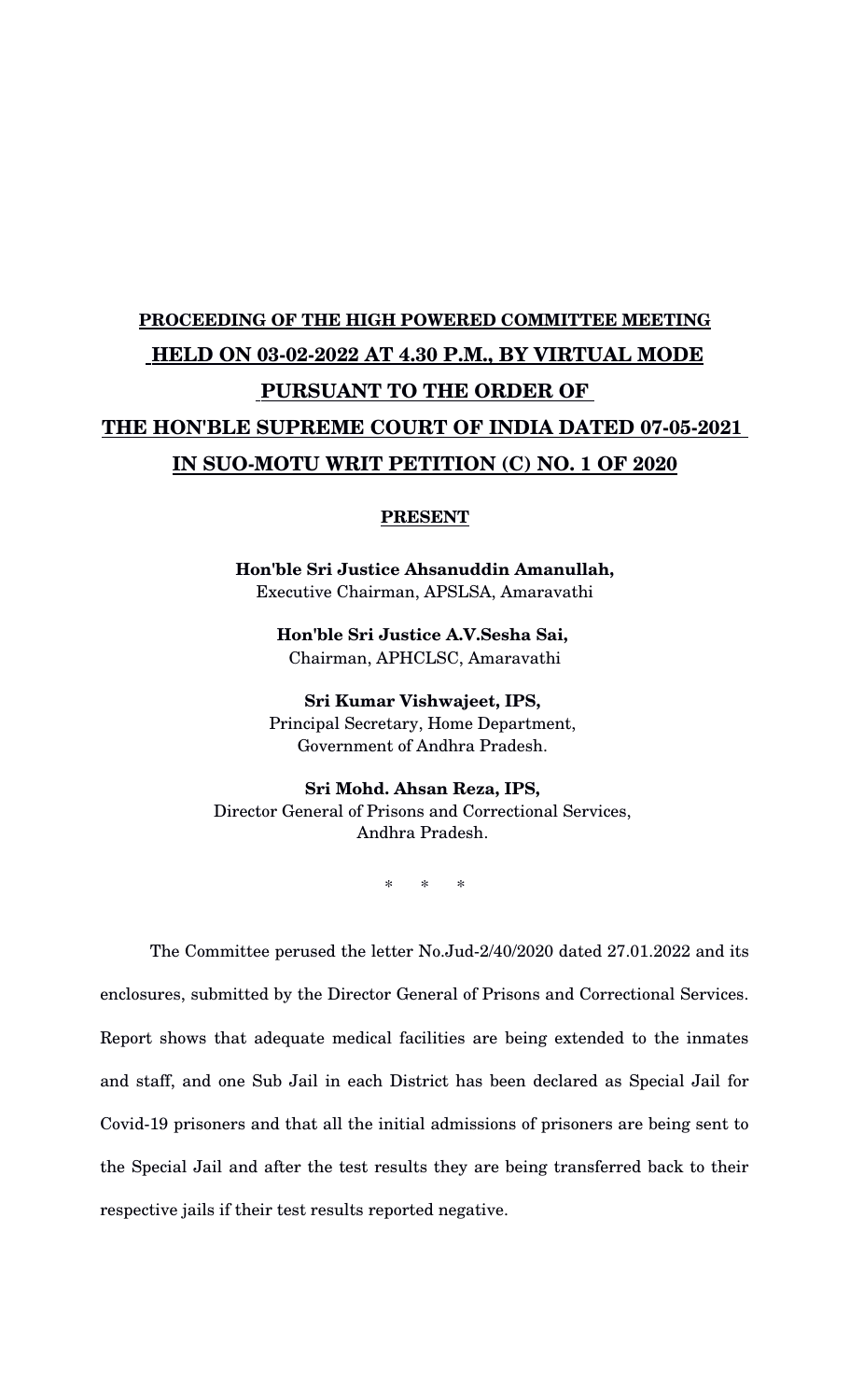The report further shows that all the prisoners, who are tested positive, are being provided with medical kits, hot water for drinking, steam inhalation, special diet, etc. The report also shows that 4165 RTPCR tests are conducted to the prisoners, 528 prisoners were given  $1<sup>st</sup>$  dose vaccination and 691 prisoners were given  $2<sup>nd</sup>$  dose vaccination, and that 67 RTPCR tests are conducted to the prison staff, 134 prison staff were given  $1<sup>st</sup>$  dose vaccination and 224 prison staff were given 2nd dose vaccination pursuant to the High Powered Committee Meeting held on 30.11.2021. It also shows that a pilot project on providing e-Mulakath to inmates of District Jail, Vijayawada through video calling was conducted in two spells on 27.07.2021 and 07.09.2021 and M/s. Deepija Telecom Pvt. Ltd., Hyderabad has been requested for extending e-Mulakath facility to all central prisons and district jails in Andhra Pradesh.

The report further shows that still there are 17 aged/ailing prisoners to be released, and out of them 13 prisoners were not selected by the scrutiny committee. It also shows that proposals were submitted to the concerned DLSAs for release of 3 such prisoners in which orders are awaited and that one prisoner was not released as she belongs to other State.

1. Having perused the report, it is resolved that the Director General of Prisons and Correctional Services shall continue to take necessary steps in conducting RTPCR tests in respect of new prisoners, who are admitted to Prisons and those who tests positive be isolated and be given medical treatment.

 $: : 2 : :$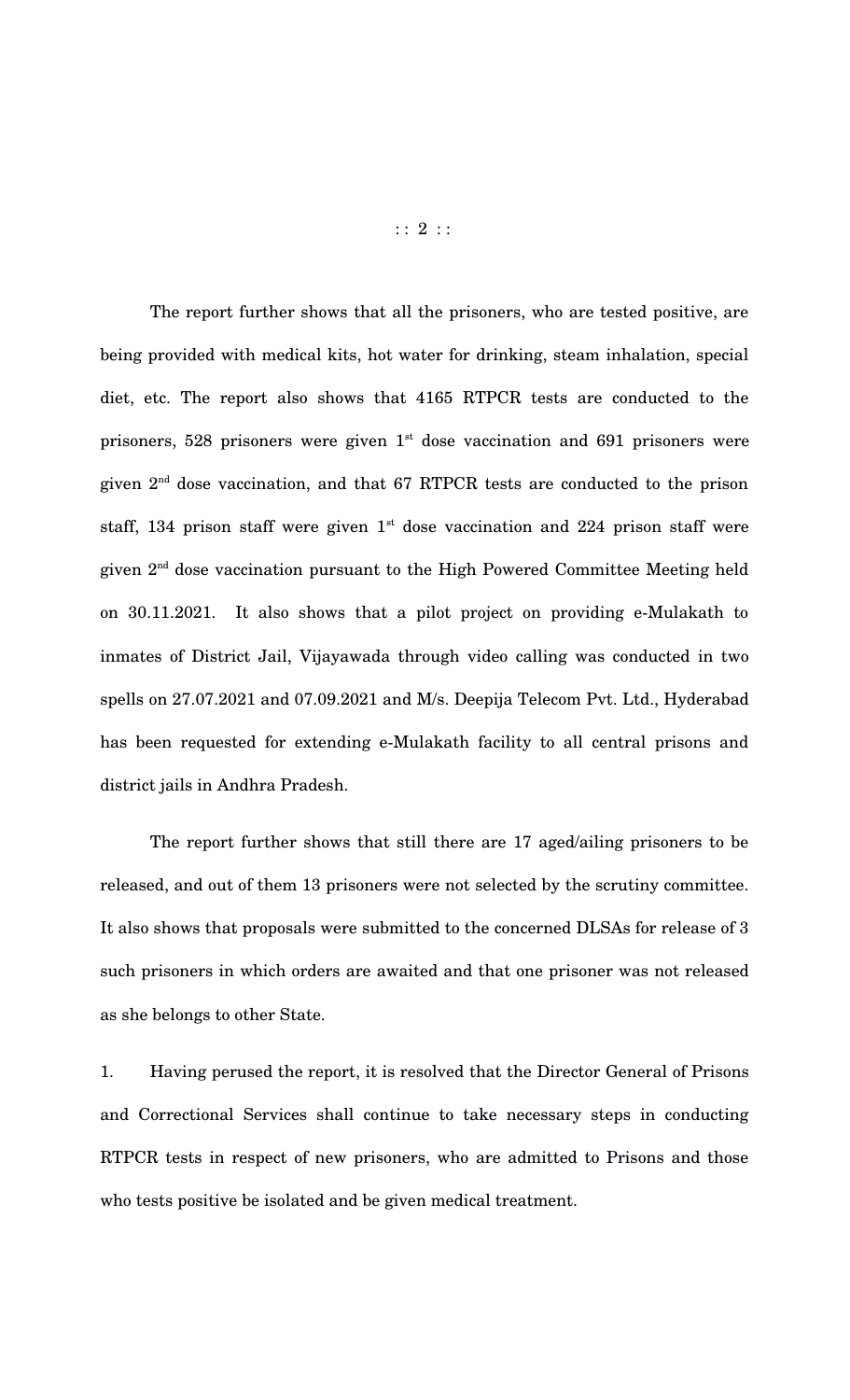2. It is further resolved that vaccination drive of all the prisoners and prison staff be persuaded and continued till it reaches the last person.

3. It is further resolved that e-Mulakath facility as is provided in District Jail, Vijayawada be extended as early as possible to Central prisons and other District Jails in the State and the same be expedited, as it is noticed that the said project is at snail's pace.

4. It is further resolved that the Director General of Prisons and Correctional Services shall furnish information regarding the prisoners who were granted interim bail but who could not furnish surety as ordered, and shall also furnish information regarding the prisoner who was not released on the ground that she belongs to other State, as mentioned in his report. The above information shall be furnished to the Secretary, concerned District Legal Services Authority, who will examine and pursue the matter.

5. As it is expressed by the Director General of Prisons and Correctional Services that in most of the jails there is facility of CCTV coverage and to improve the said system he would send proposals to the Principal Secretary, Home Department, it is resolved that necessary steps be taken to provide zero shadow Closed-Circuit Television (CCTV) system in all the Jails in the State and also to see that there is proper coverage of all barracks safeguarding the privacy of inmates.